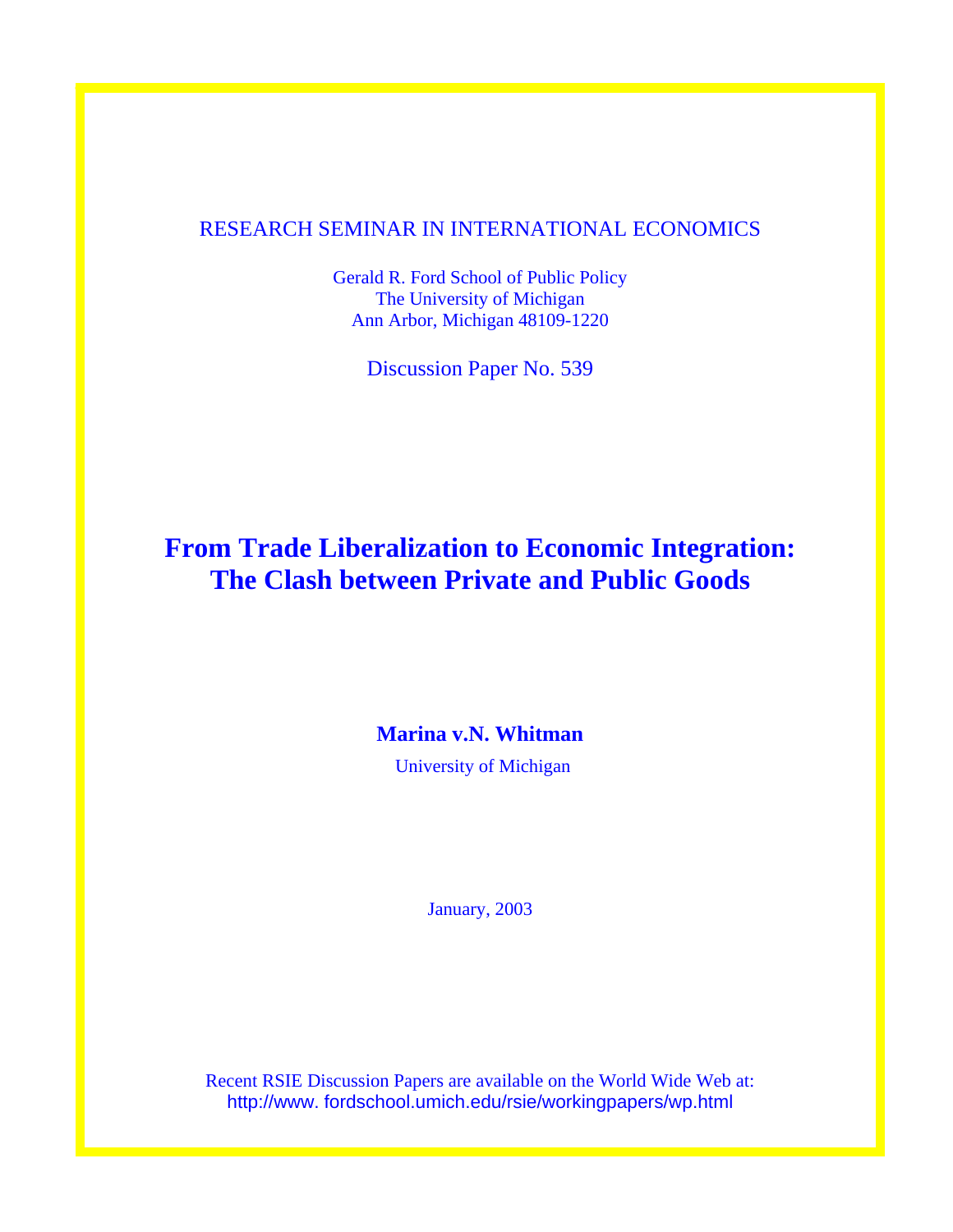## **From Trade Liberalization to Economic Integration: The Clash Between Private and Public Goods**

Marina v.N. Whitman University of Michigan

Over the decades during which Sylvia Ostry has been actively engaged in promoting multilateral trade liberalization, that process has broadened from an exclusive focus on "the shallow integration of the postwar, Cold War era"—the reduction or elimination of trade barriers erected at national borders--to concern itself as well with "the deeper integration of the post- Cold War era of the [1](#page-17-0)990s and beyond"<sup>1</sup>. Encompassed in this wider scope are pressures to harmonize a wide variety of "domestic" policies that also affect international trade and investment, a process that has received increasing focus in Ostry's recent work and which she has termed pressure for "system convergence"<sup>2</sup>.

This broadened focus was, in fact, an inevitable result of the success of earlier, more narrowly focused rounds of trade negotiations. As both tariffs and non-tariff border barriers (NTBs) were reduced and, in some areas, eliminated entirely in successive trade rounds, differences among nations' laws and regulations in such areas as intellectual property protection, environmental rules, labor standards, competition (antitrust) policy, and many others increasingly emerged as major factors limiting or distorting the flow of goods, services, and capital across national boundaries. At the same time, this shift has made the process of international trade negotiations more complex and more difficult, impinging as it does on issues of policy traditionally regarded as domestic, and therefore belonging exclusively to the jurisdiction of national governments.

#### Market Integration and Policy Autonomy

The tension between the integration of markets across international boundaries and the preservation of policy autonomy ("national sovereignty") at the level of the nation-state is hardly new. In its modern incarnation, it was presciently, and succinctly, stated by Richard Cooper in 1968 in his classic book *The Economics of Interdependence:* "The central problem of international economic cooperation—and of this book—is *how to keep the manifold benefits of extensive international economic commerce free of crippling restrictions while at the same time preserving the maximum degree of freedom for each nation to pursue its legitimate economic objectives"*[3](#page-17-2) . A number of developments in succeeding decades have escalated this tension, however.

First and foremost, the increase in transnational economic integration has itself generated a growing demand for rules to govern international economic interactions, what John Jackson has called the "interface issue"<sup>4</sup>, particularly as multinational corporations (MNCs) have increasingly played a dominant role in this globalization process. Somewhat independently, the rise and proliferation of non-governmental organizations communicating and operating across international boundaries (Sylvia Ostry has dubbed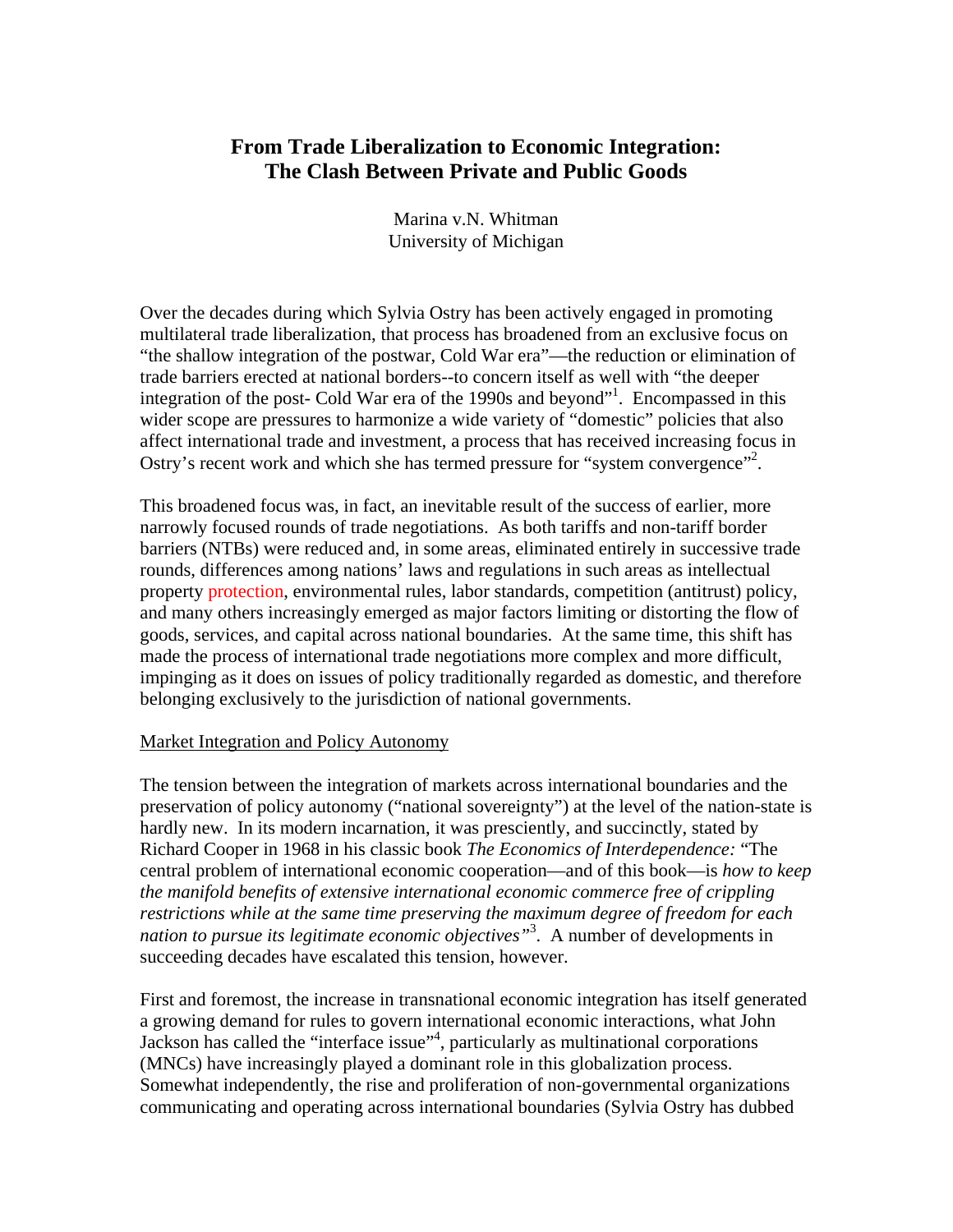them INGOs) has intensified such pressures, "pushing for a codification of international norms in a variety of issue areas"<sup>5</sup>. According to one estimate, the number of such entities increased over the last quarter of the twentieth century from about 2500 to some 1[6](#page-17-5),000<sup>6</sup>. And, as one would expect in response to increased demand, the supply, or number, of international organizations and treaties that make international law has also expanded substantially.

The tension between market integration and policy autonomy has also been sharpened, ironically, by the spread of democracy. The number of countries where an authoritarian régime has given way to some form of democracy has grown steadily in recent decades and, although accelerated by the fall of the Berlin Wall in 1989, this welcome development has been by no means confined to the countries of Eastern (now Central) Europe and the former Soviet Union (FSU). As a leading scholar of international law has noted, "Citizens of democracies are naturally reluctant to cede decisionmaking authority to unelected international bodies unless the benefits of doing so are crystal clear."<sup>7</sup> And the desire of national governments to preserve policy autonomy is likely to hold greater moral sway with the international community at large when those governments are democratically elected.

Finally, this tension has been given concrete and immediate reality in Western Europe, as the customs union established by the Treaty of Rome in 1957 has evolved in the EuropeanUnion (EU) and European Monetary Union (EMU) of today.<sup>8</sup> In fact, the autonomy and effectiveness of individual countries' monetary and fiscal policies in targeting domestic goals had begun to erode with the progressive liberalization of international capital flows and deregulation of financial markets beginning in the 1970's. But this de facto erosion of national economic sovereignty in the macroeconomic sphere took a dramatic leap into de jure reality during the final years of the twentieth century. It was then that the member countries of the EMU formally gave up monetary independence entirely, as national currencies were replaced by the Euro and the European Central Bank (ECB) took over the formulation and execution of monetary policy from the central banks of member nations.

Although in principle the member nations of the EMU retain some control over fiscal policy, their fiscal autonomy is severely constrained by the Stability and Growth Pact, adherence to which is one of the requirements for EMU membership. The Pact requires member countries to limit government deficits to no more than 3 percent of gross domestic product (GDP), except under exceptional circumstances, and imposes other limitations as well.<sup>9</sup> Although the draconian fine for violations provided for in the Pact has not so far actually been imposed on any member country, both Germany and Ireland have received formal reprimands for exceeding the 3% limit and France, Italy, and Portugal have been the subjects of somewhat softer "warnings". The fact that several members of the EMU, including the two largest, have failed to adhere to the Pact's requirements has led to a lively debate within the EMU regarding whether its provisions should be made more flexible.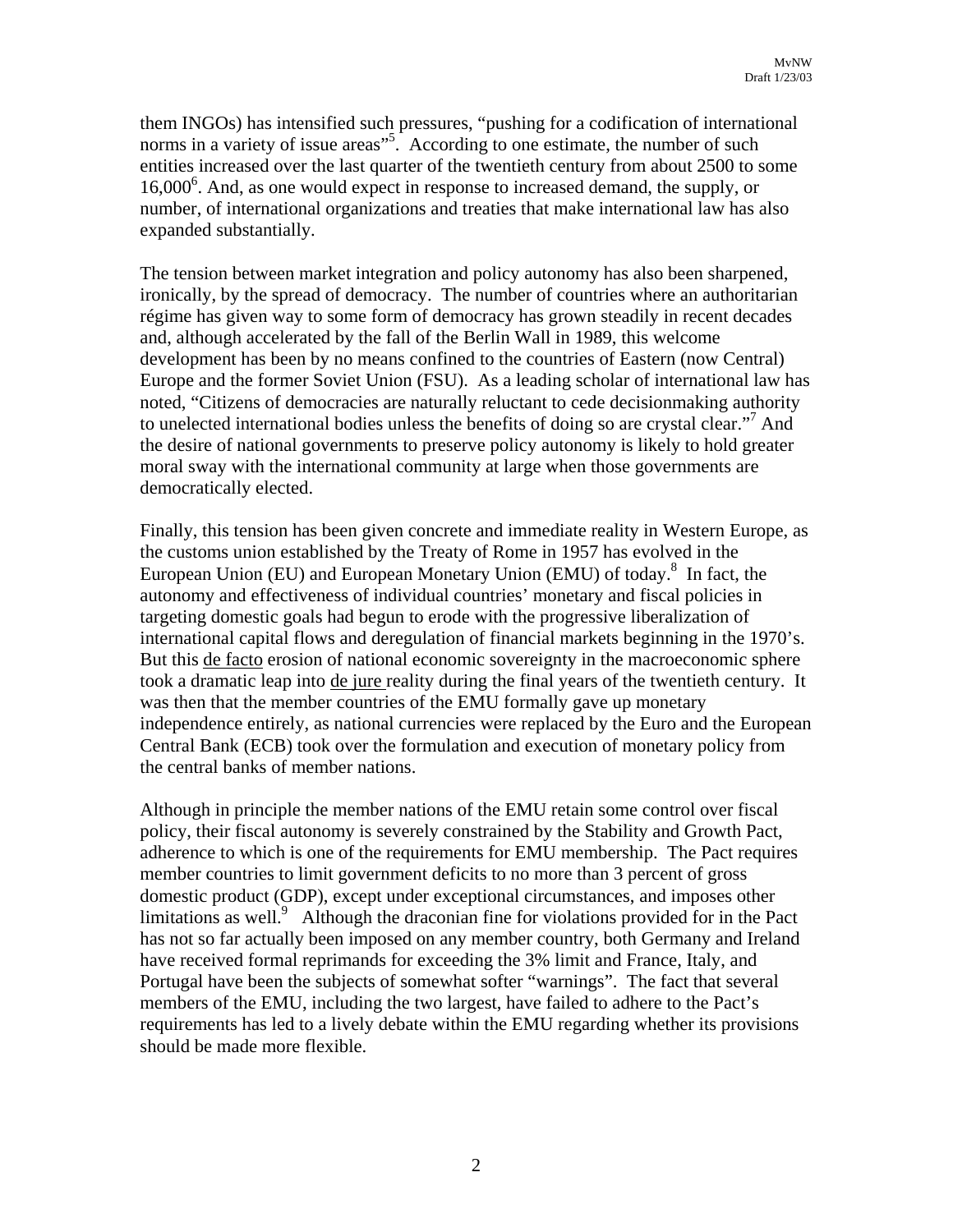In the micro-economic sphere, it is the EU's commitment to the creation of a "single market" that has stimulated the process of deep integration, in order to facilitate the free flow of goods, services, labor, and capital among member countries. In principle, the commitment to subsidiarity  $10^{\circ}$  enshrined in the 1992 Maastricht Treaty should preserve considerable micro-economic policy independence for the member states. And the repeated confirmation by the European Court of Justice of the principle of mutual recognition, $^{11}$  stating that compliance with the regulatory requirements of one member state will confer legitimacy in the other member states as well, has gone some way toward reconciling a measure of national regulatory independence with the goals of a single market.

Adherence to the principles of subsidiarity and mutual recognition have not, however, eliminated ongoing wrangles between member governments and the EU bureaucracy regarding their application in particular situations. In the sphere of taxation, national policy independence appears to have won out. Early efforts to harmonize levels of valueadded taxes were effectively abandoned in the face of resistance by national governments with different views on taxation and government spending and differing degrees of dependence on such taxes for revenues. And, as the *Economist* noted in the mid-1990s, not only do the shares of government in the GDP of member countries vary widely within the EU, but this range broadened rather than narrowing between 1980 and 1995.<sup>12</sup>

In the regulatory realm, by contrast, disputes between Brussels and one or another of the member states, particularly the larger ones, are ongoing. The creation of economic rents through subsidies or other forms of state aid to particular firms or industries constitute one fertile arena for such arguments. In 1996, for example, the European Commission forced the German state of Saxony to reduce its planned subsidy to a Volkswagen plant on the grounds that it did not fully comply with EU rules limiting such assistance. More recently, the European Commission announced that it would investigate a substantial subsidy, committed jointly by the German federal government and the regional government of Saxony to BMW for a new car plant in Leipzig, on similar grounds.

This move was only the latest of several that led the German Chancellor, Gerhard Schröder, to "attack Commission authorities for an alleged anti-German bias on issues such as new proposals on car sales, a new European-wide takeover code and the health of his country's economy."<sup>13</sup> Shortly after that complaint, "the European Commission" ordered Deutsche Post, the partially-privatized German postal group, to repay 572 million euros (\$545 million) in public subsidies it said were wrongly used to undercut the prices of rivals in the parcel delivery market"<sup>14</sup>.

Tensions between the EU Commission and national authorities have also arisen from differences in regulatory philosophy, or even simply regulatory history, on a wide variety of issues. These include areas as widely divergent as competition policy, corporate governance, employment protection, privacy rules, regulations governing the taxation and investment of pension funds, and prudential rules for financial institutions. The scope for such conflicts is likely to increase, furthermore, as the drafting of a constitution for a larger and more integrated Europe proceeds toward its planned completion in 2004. This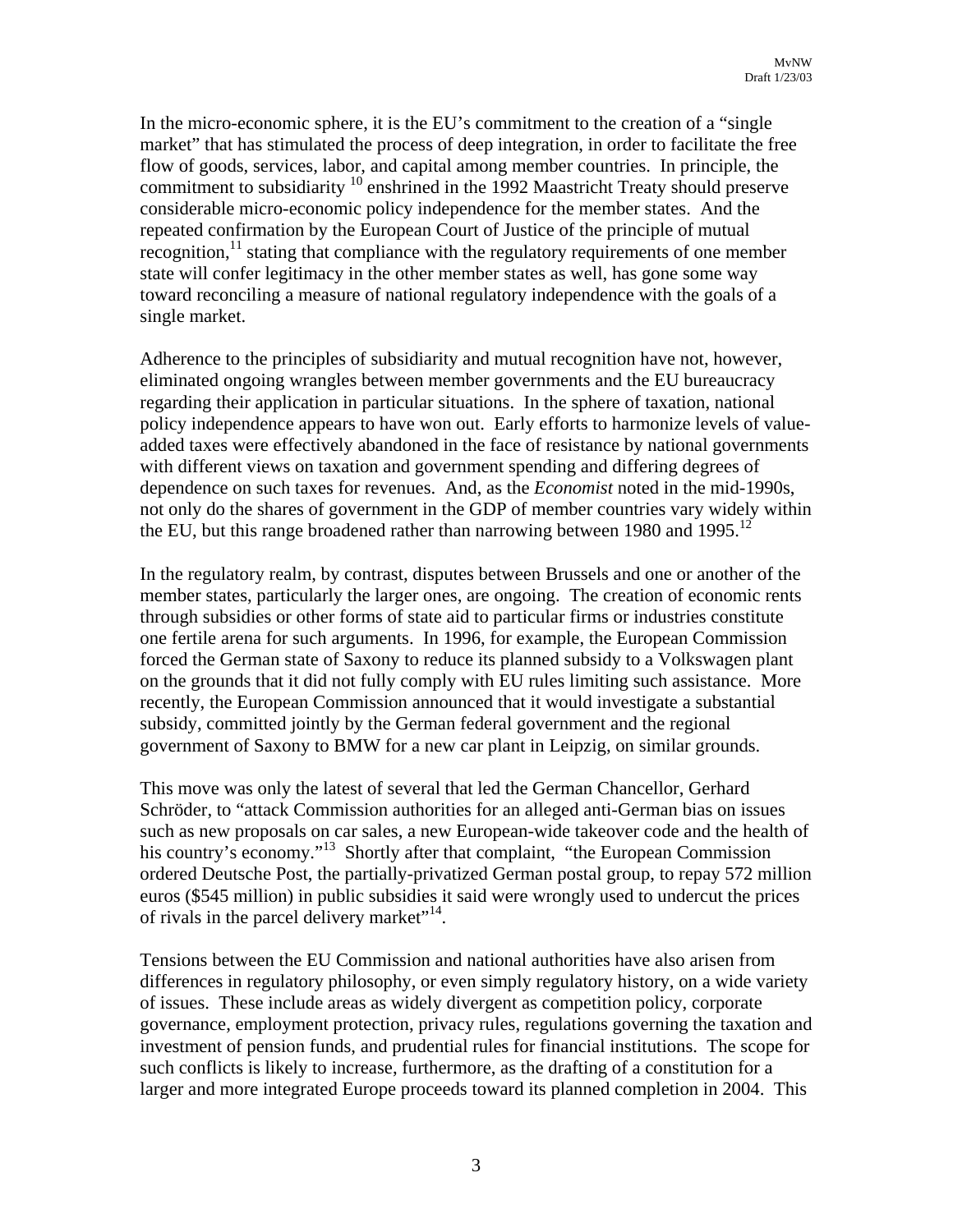exercise, in the eyes of some observers, is likely to favor increased pressure for harmonization (that is, convergence) of laws and regulations of member states and reduced reliance on the principle of mutual recognition. As these pressures for steps akin to Federal preemption of state laws in the United States confront the reality of an increasingly diverse group of member countries in an expanded EU, more frequent conflicts between national governments and EU institutions are a likely outcome.

Although such deep integration has not proceeded nearly so far at the global level, the Uruguay Round of multilateral trade negotiations under the auspices of the General Agreement on Trade and Tariffs (GATT), completed in 1994, moved significantly beyond negotiating reductions in border barriers to trade. At the insistence of a group of American MNCs, who took the leadership in forming a coalition with their counterparts in Europe and Japan, this round was brought to successful completion only by incorporating agreements on such matters as access to foreign markets for service providers, the protection of intellectual property (TRIPS) and national requirements pertaining to foreign direct investment (TRIMS). The simultaneous creation of the World Trade Organization, with a filled-out organizational structure and a muchstrengthened mechanism for the settlement of disputes, offered a framework within which tensions similar to those experienced within the EU could be played out.

As Ostry has noted, although the deeper integration agenda successfully pursued in the Uruguay Round largely reflected the economic concerns of MNCs, the issues that have more recently risen to prominence and are likely to be particularly difficult to negotiate in future rounds arise from advocacy by cross-border coalitions of INGOs "…linked less by a rule of reason than by a rule of morality or values"[.15](#page-17-14) The most prominent of these conflicts involve pressures for and against incorporating such issues as environmental and labor standards into multilateral trade agreements. Those who favor such inclusion do so in the name of eliminating policy-induced distortions of international trade and investment flows and deterring a competitive "race to the bottom" by nations attempting to stimulate exports and/or attract foreign investment by offering cost advantages based on low standards of protection for workers or the environment.

Opponents argue, on the other hand, that efforts to harmonize such policies on a global basis would violate legitimate differences in national needs, preferences, and priorities as revealed through democratic processes. Even more to the point, they note, is that using trade sanctions to punish countries found to have violated the standards incorporated into WTO-sponsored agreements is likely to be counter-productive. The reasoning is that, because poverty is the major factor associated with low levels of labor and environmental protection, sanctions which slow the economic development of poor countries by blocking their exports are likely to perpetuate rather than alleviate the very situation the sanctions purport to address.

Above and beyond the various arguments pro and con incorporating such harmonization of standards into trade agreements is the fact that the overwhelming majority of developing nations are vehemently opposed to any such broadening of WTO authority. They regard it simply as a vehicle for disguised protectionism on the part of rich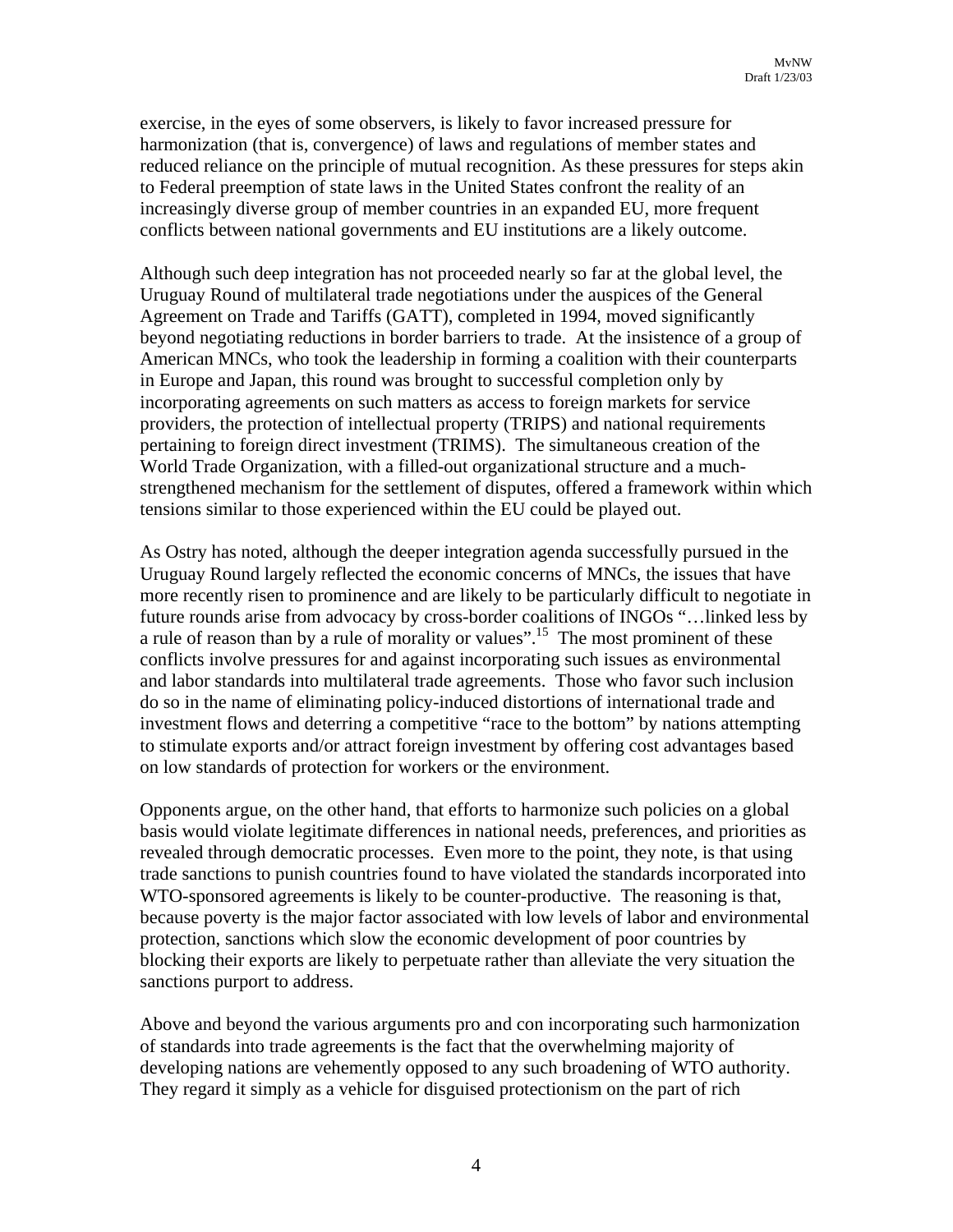countries fearing competition from goods and services produced at lower cost in poorer nations.<sup>16</sup> Indeed, it was President Clinton's surprise endorsement of labor standards enforced by some form of sanctions that many observers believe to have been the major cause of the collapse of the ill-fated Seattle Round even before it got underway.<sup>17</sup>

Although the member nations of the WTO recouped the Seattle débacle by agreeing, in November 2001, to an agenda for the Doha Round, planned to conclude in 2005, these standards issues will almost certainly cause further difficulties in the actual negotiations. And the persistent tensions, papered over in the agenda-setting discussions, between the provisions for the protection of intellectual property incorporated into the Uruguay Round agreements and the demand of developing nations for access to low-cost drugs to treat diseases wreaking havoc among their populations has already delayed agreement on this issue (with the United States the lone holdout) beyond the anticipated end-2002 deadline.

I have just described a number of developments that have exacerbated the tension between international economic integration and the desire for policy autonomy on the part of nation-states. These include the increased demand for the codification of international norms arising from the expansion of economic transactions across international boundaries, the rising prominence of both MNCs and INGOs, the proliferation of international organizations and treaties that create international law, the spread of democracy giving enhanced legitimacy to national preferences and priorities, and the concrete examples of how these contradictory demands play out, at the regional level in the European Union and at the global level in the World Trade Organization. The question then arises, are there any analytical principles or concepts that can help bring order to these contradictions and alleviate the tensions inherent in them?

#### Macro-Economic Aspects of the "Impossible Trinity"

In *The Economics of Interdependence*, Richard Cooper posed the "impossible trinity" of open-economy macroeconomics: that a country cannot simultaneously maintain fixed exchange rates, an independent monetary policy, and unrestricted international capital flows, but must choose any two of the three and give up the third. Some thirty years later, Dani Rodrick offered a parallel "trilemma" in the political sphere, asserting that international economic integration, the nation-state, and mass politics cannot coexist. Once again, he argues, we must choose any two of the three, where "mass politics" is defined as a situation in which democratically-controlled political institutions are responsive to a popular will expressed through the exercise of an unrestricted franchise combined with a high degree of political mobilization.<sup>18</sup> The tensions I have described in the preceding section can, in fact, be seen as examples of the pulling and hauling among these three mutually inconsistent goals.

Rodrik himself resolves the trilemma by opting (in the double sense of regarding it as both most likely and most desirable) for sacrificing the sovereignty of the nation-state in many areas in favor of a form of global federalism, with ". . .*supranational* promulgation of rules, regulations, and standards".[19 B](#page-17-18)ut, as he freely admits, this prediction is nothing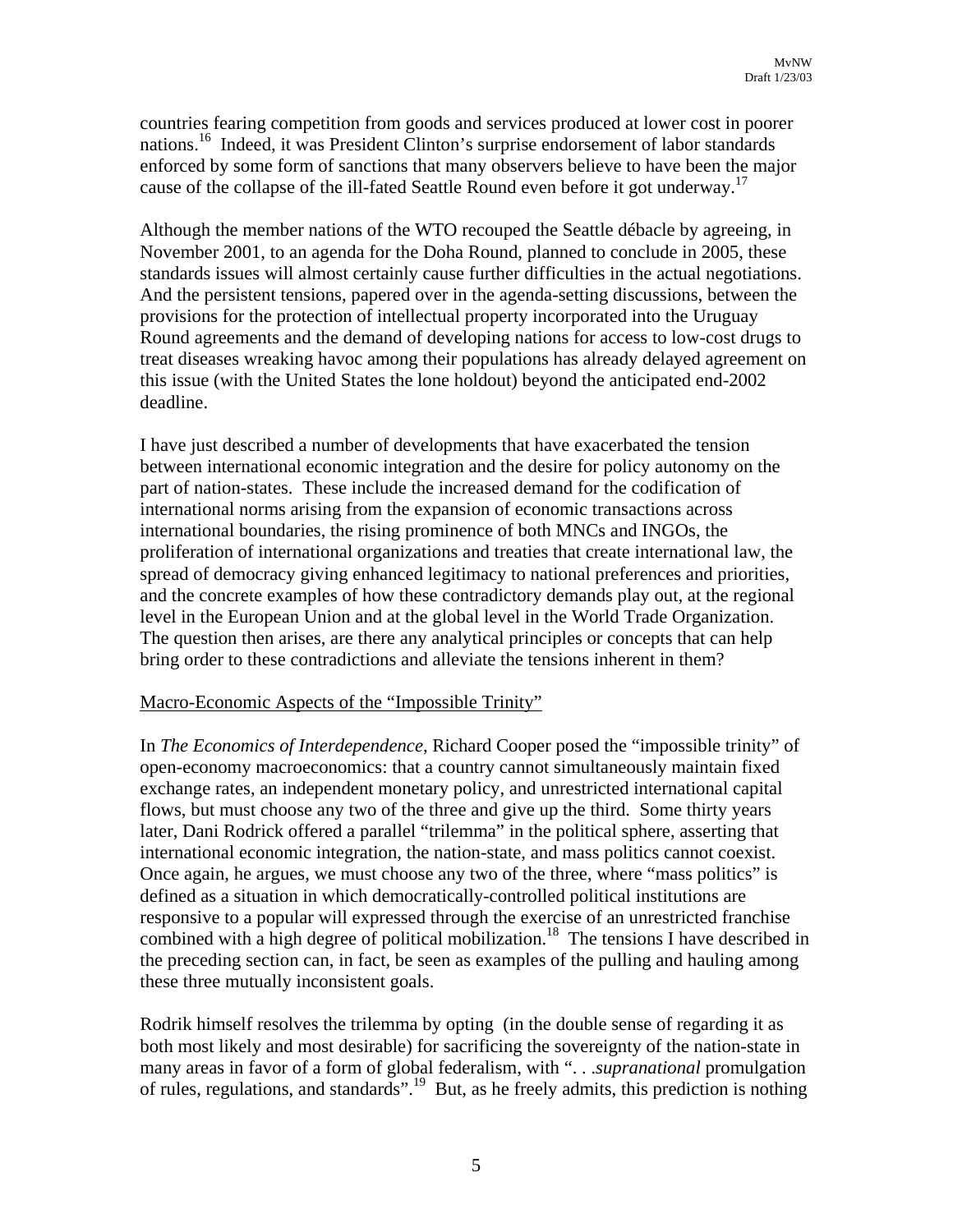more than a "bet" based on optimism and his own preferences. The question remains: what further light, if any, can the existing body of analysis and alternative models in the realm of political economy shed on a possible resolution of this conundrum?

One possibility might be to extend the concept of an optimum currency area to encompass fiscal as well as monetary policy, thus creating an analytical construct for an optimum policy area or, more precisely if more awkwardly, an optimum macro-policy area, where macro-policies are defined as policies directed toward income stabilization and economic growth. Such an extension indeed might seem logical, in light of the myriad practical problems that are likely to interfere with the effective application of monetary and fiscal policies for these purposes if their domains are different.<sup>[20](#page-17-19)</sup>

There is, of course, a rich literature focused on defining the characteristics of an optimum currency area, the geographical boundaries within which the welfare costs of giving up the independent use of monetary policy as a stabilization tool are low compared to the benefits of permanently eliminating the costs of exchange-rate variability and its associated risks. The concept was introduced by Robert Mundell in the late 1960's, in the course of the ongoing debate on the relative merits of fixed versus flexible exchange rates. Mundell's criterion was apparently simple: the optimum currency area must coincide with the area over which labor can move freely, out of regions with unemployment and into those experiencing inflationary pressure.<sup>21</sup>

One of the implications of this labor mobility criterion, as Mundell himself pointed out, is that the optimum currency area is likely to be small. This point is reinforced by the fact that Mundell's definition requires perfect labor mobility in the occupational as well as the geographical sense. His optimum currency area, in other words, must be perfectly homogeneous; "it must, indeed, be coexstensive with the single-product region."<sup>22</sup> But, as Mundell anticipated and others were quick to elaborate, the identification of a small, homogeneous region with the optimum currency area is fraught with contradictions. For such a region will inevitably be extremely open, in the sense that the foreign trade sector represents a large part of its economy which, in consequence, will be heavily dependent on and sensitive to influences from the outside world. In particular, as McKinnon has pointed out, the exchange-rate flexibility required for monetary independence implies loss of control over the domestic price level in a highly open economy, and is thus likely to undermine the liquidity value and the general acceptability of the domestic currency.<sup>23</sup>

In the decades since Mundell and McKinnon wrote their seminal papers, scholarly analysis of the issues they addressed has moved well beyond the simple, static Keynesian and price-elasticities assumptions on which their models were based.<sup>24</sup> But none of these more sophisticated elaborations has, to my knowledge, resolved the basic conundrum posed by the Mundell-McKinnon paradox.<sup>25</sup> That is the fact that the small, homogeneous economy required by Mundell's labor-mobility criterion is virtually certain also to be highly open, thus contradicting McKinnon's point that only in a relatively closed or selfsufficient economy is an independent monetary policy and the associated flexibility of the exchange rate likely to be compatible with domestic control over the price level. Without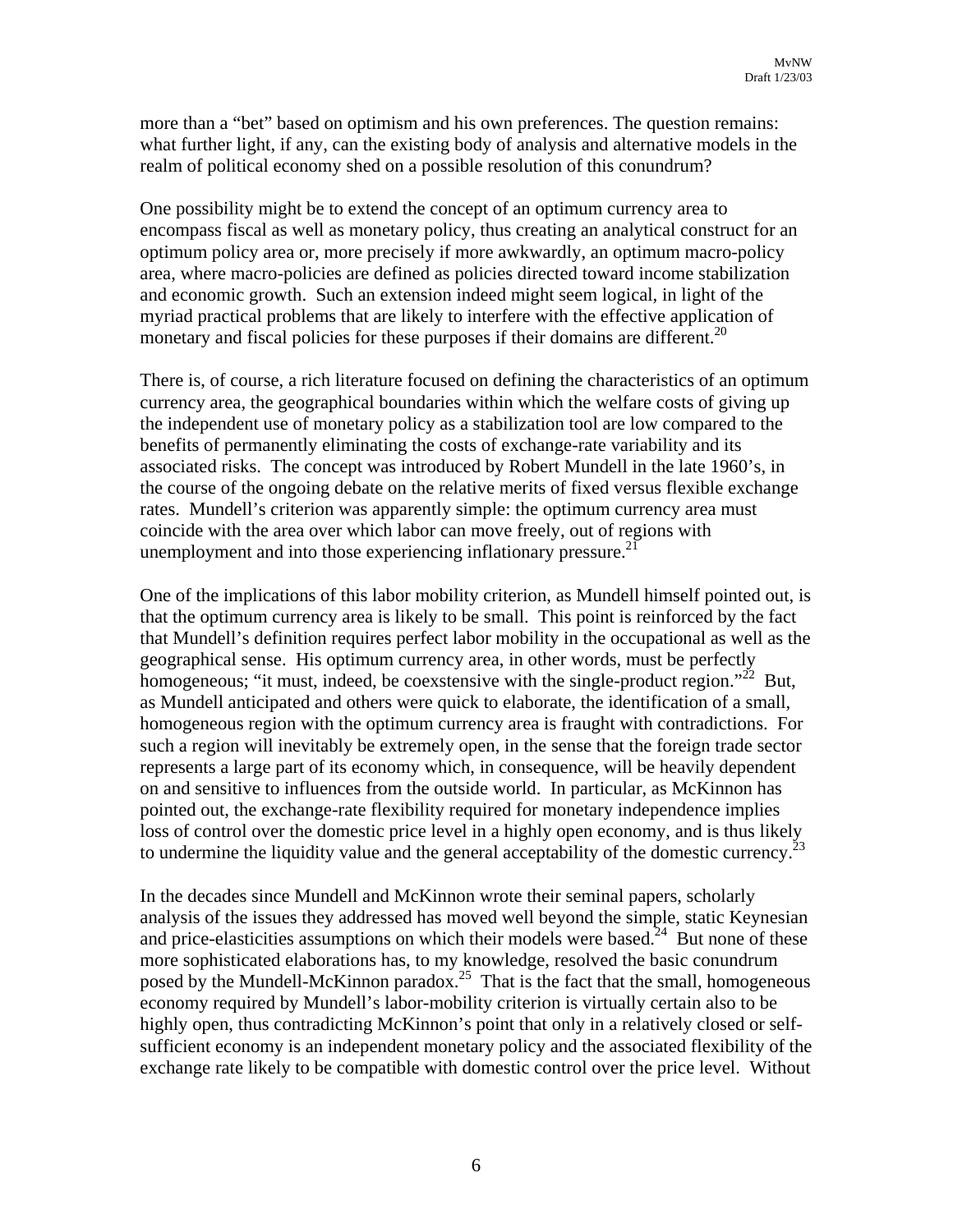such control, experience has shown, confidence in and therefore acceptability of the domestic currency is likely to collapse.

The kinds of problems confronted by a currency union that fails to meet one or another of these criteria is illustrated by the issues currently confronting the conduct of monetary policy in the EMU. Stubbornly high unemployment in some of the larger member countries, particularly Germany, indicate the need for monetary ease, while inflationary pressure in others, such as Spain and Portugal, militate against it. Such problems are predictable, given the low degree of labor mobility, both geographical and occupational, not only between but even within EMU member countries. The EMU is clearly not an optimum currency area by the Mundell factor-mobility criterion. The strong political commitment to maintaining and extending the EMU, together with the fact that it is already a fait accompli, make its breakup virtually unthinkable. But the difficulties confronting the European central Bank (ECB) are not likely to attenuate without significant structural changes, including above all a substantial increase in labor mobility.

If extending the concept of an optimum currency area to define the criteria for an optimum macro-policy area, encompassing fiscal as well as monetary policy, is to prove useful, it must be based on a currency-area definition free of the contradictions just outlined. One starting point for such an alternative criterion is the proposition that the macroeconomic costs of being part of a larger currency area are proportional to the extent to which the optimal rate of inflation for the economy under consideration diverges from that for the rest of the currency area.

This criterion can be clarified with the aid of a simple Phillips-curve analysis.<sup>26</sup> The optimum rate of inflation for an economic system is then determined by the point of tangency between the Phillips curve, representing the attainable combinations of unemployment and inflation determined by the structural characteristics of the economy, and the community indifference curve representing, in this case, the politicallydetermined trade-off function between unemployment and inflation. Deviations in the optimum rate of inflation between different economies can be caused either by differences in their Phillips curves or in their trade-off functions, or both.

This point is illustrated graphically, for the two-region case, in Figure  $1<sup>27</sup>$  It is assumed here that deviations in optimum inflation rates are due to differences in the underlying Phillips curves; that the trade-off preferences of both regions can be represented by the same family of II curves. (The case where the deviation is due to differences in the community preference curves could also be examined graphically, but any conclusion would require specific assumptions about the distribution of adjustment costs between the partner economies.) Note, incidentally, that since both inflation and unemployment are presumed to represent costs in welfare terms, the curves of the trade-off map represent higher levels of economic welfare as they approach the origin, where unemployment and inflation are both zero.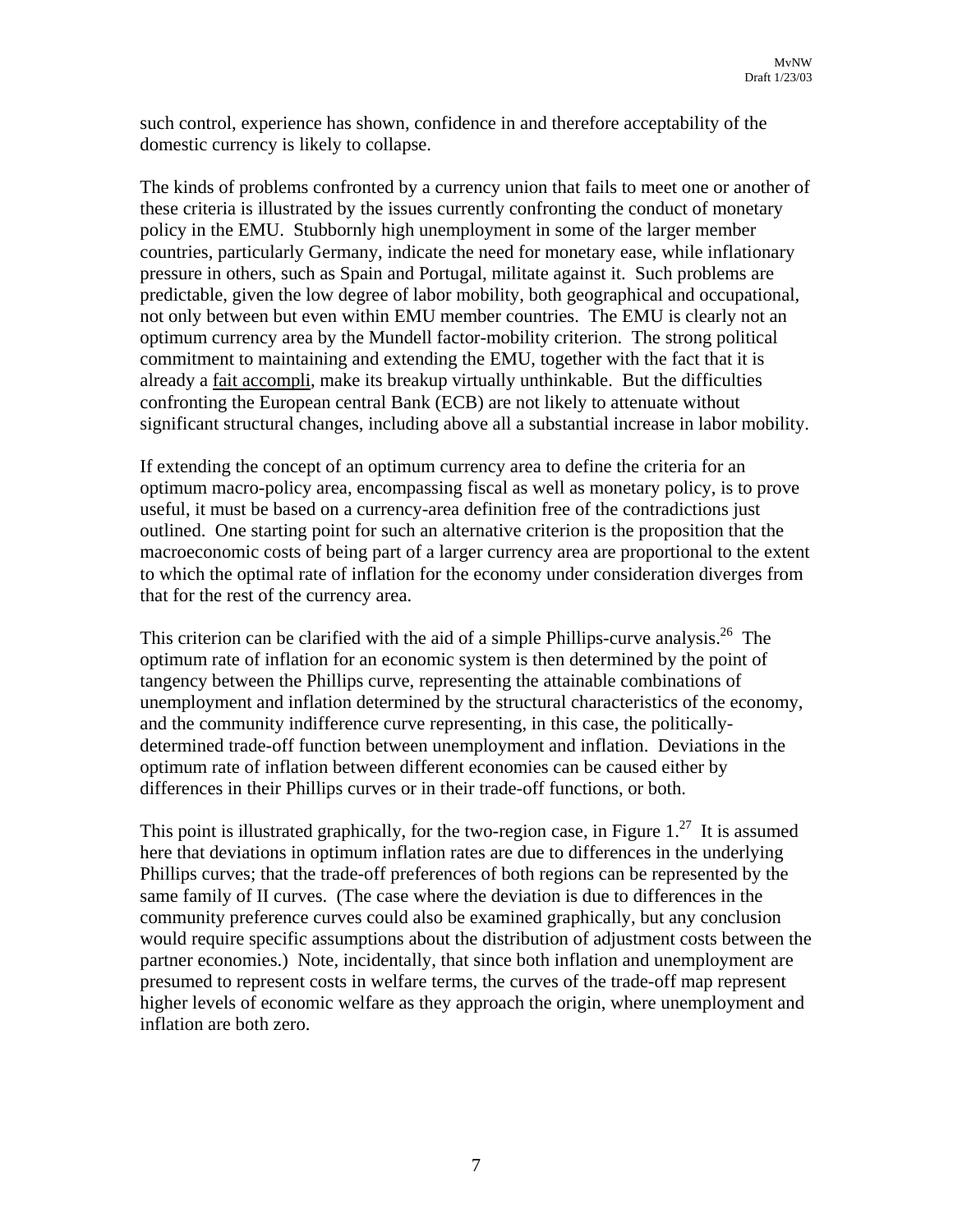

*Figure 1: Harmonizing Rates of Inflation: The Welfare Effects*

In the special case where the adjustment burden is equalized, in the sense that both regions have the same unemployment rate after joining the common currency area, the common inflation rate can be found in Figure 1 by locating the point where the two regions' Phillips curves intersect and then extending a perpendicular to the vertical axis on which the common rate of inflation is measured. It is then clear that the cost of belonging to a common currency area is greater the greater is the initial (pre-currency merger) discrepancy between the optimum rates of inflation in the two regions. When the optimum rates of inflation are  $p_1$  and  $p_2$ , based on underlying Phillips curves  $P_1$  and  $P_2$ , the constraint of a common inflation rate will reduce total welfare in each of the two regions from the level represented by  $I_1$  to that represented by  $I_0$ . If, however, the Phillips curve of one of the regions were represented by  $P'_{2}$ , the comparable costs would be represented by the move from  $I_1$  to  $I'_0$ , clearly a greater reduction in economic welfare.

This conclusion is not confined to the specialized case of an equalized burden of adjustment. Assume, on the contrary, that the rate of inflation in the common currency area settles at  $p_1$ , implying that region 1 bears none of the adjustment cost, remaining on the same indifference curve as before. Then the total adjustment burden borne by region 2 will be greater, in the sense of moving to an indifference curve representing a lower level of economic welfare, when its relevant Phillips curve is represented by  $P_2'$  rather than  $P_2$ . Analogously, when it is region 1 that bears the full burden of adjustment, that burden will be greater when the common rate of inflation is  $p'_2$  than when it is  $p_2$ . However the burden of adjustment is distributed, the total welfare loss involved in moving to the common rate of inflation implied by a common currency will be greater, *ceteris paribus*, the greater is the initial discrepancy between the optimum inflation rates in the two regions. $28$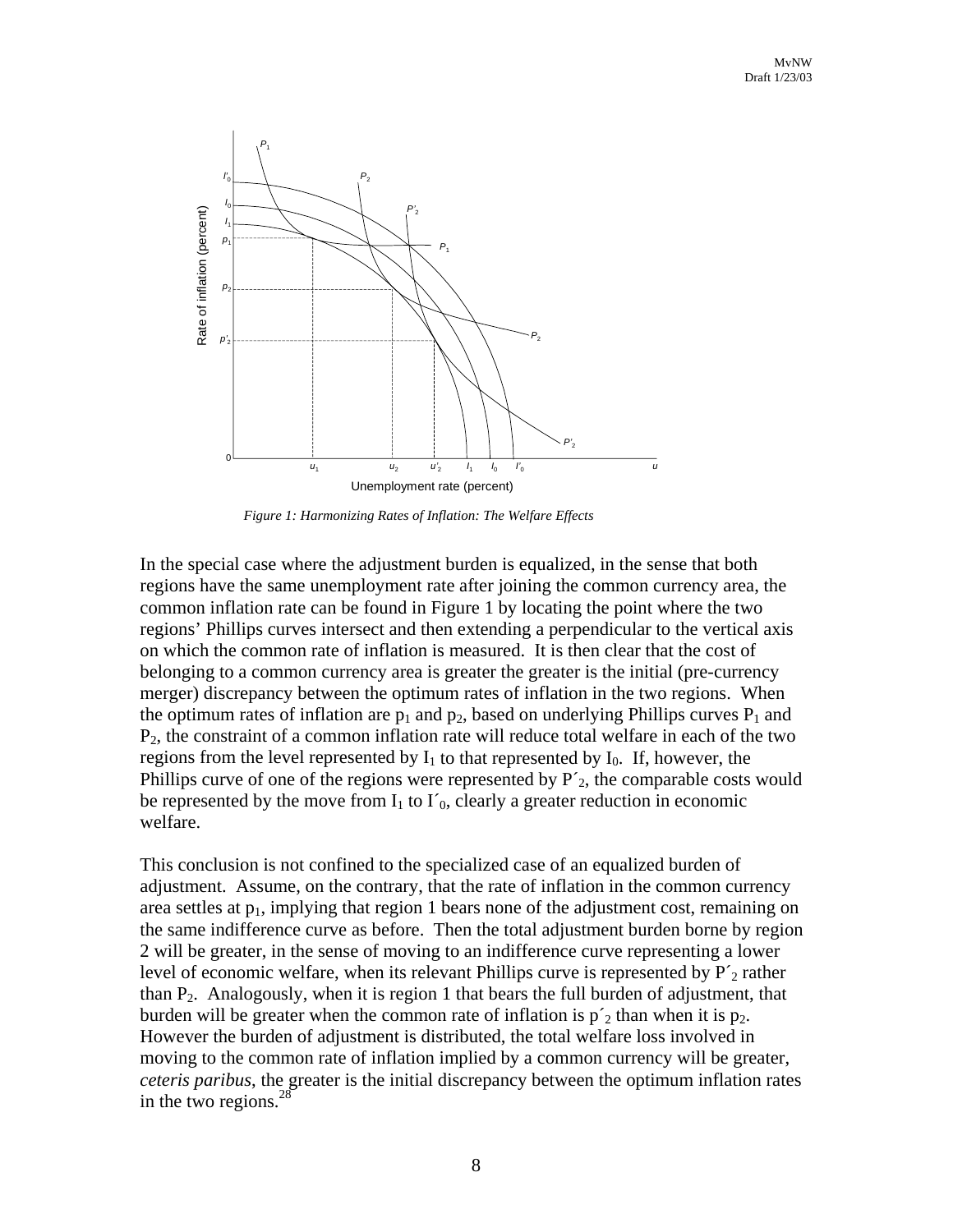This simple analysis generates an alternative criterion for the delineation of an optimum policy area: the regions or countries comprising such an area should vary as little as possible in their optimum inflation rates. For nations or regions with substantial differences in economic structure leading to substantial differences in the loci of attainable inflation-unemployment combinations represented by Phillips curves, or in the preferences that determine their subjective trade-offs between the two, the costs associated with the maintenance of a common monetary policy and severely constrained fiscal policies are likely to be high. $^{29}$ 

This conclusion, in turn, yields at least two alternative implications for policy. On the one hand, it suggests that countries widely divergent in this respect should remain as separate policy areas. On the other, if the decision to merge into a common macro-policy area has already been taken, efforts should be made to reduce the divergences among the optimum inflation rates of the member countries, by exerting pressures for either their indifference maps, their Phillips curves, or both to converge.

As regards the preferences and priorities that constitute a community indifference map, one might anticipate that the very fact of membership in a larger "community" is likely to reduce these differences over time. However, such convergence may not occur quickly enough to guarantee the political sustainability of the economic union. A concern that such convergence may not be proceeding sufficiently rapidly among substantial segments of the member countries' populations is one way to interpret the efforts of the EU's executive, legislative, and judicial bodies to reduce or eliminate what has come to be called the "democratic deficit". This term refers to the fact that quasi-governmental decisions are being made by unelected bodies whose accountability to the constituent electorates is very tenuous.

The kinds of changes required to bring about convergence of member countries' Phillips curves (or, more realistically, a three-dimensional version of Phillips curves incorporating rates of economic growth) are quite different. Stated as succinctly as possible, the policies involved here are the provisions governing taxation, regulation, and the creation or reconfiguration of economic institutions that affect the structural characteristics of an economy. It is such policies that, in the majority of cases, figure in the issues regarding deeper integration, at both the EU and the global levels, that were raised at the beginning of this article. And it is to the more detailed discussion of such policies and the prospects for their convergence, that I now turn.

#### Convergence of Structural Policies: Top Down or Bottom Up?

The convergence of structural policies associated with deep integration can come about through two different routes, or through some combination of the two. One is the "top down" application of "hard law" created by formal treaties and conventions signed between sovereign states and ratified by national legislatures. The other is the "bottom up" creation of "soft law" either through guidelines, recommended practices, non-binding resolutions or other multilateral political documents that lack the force of the formal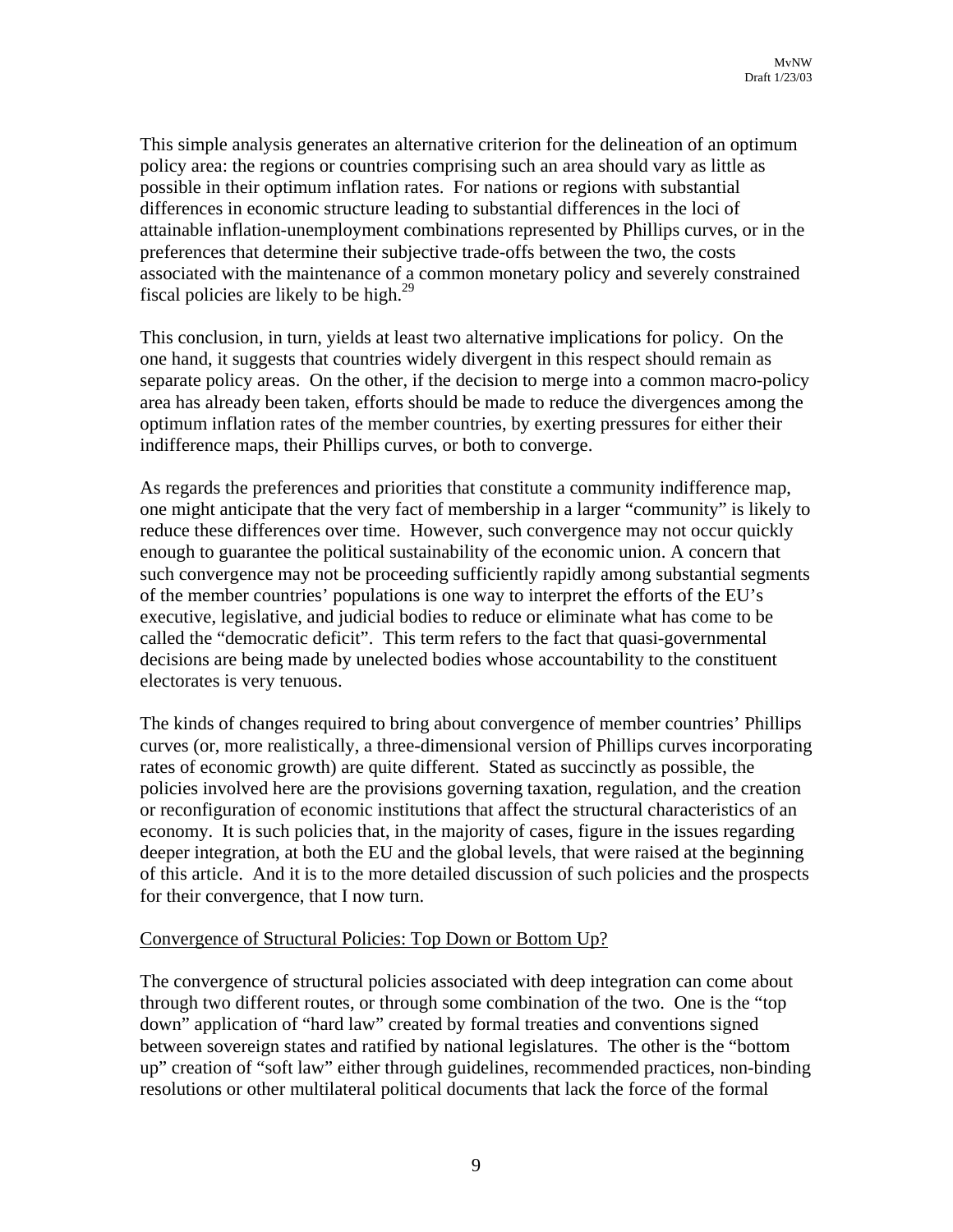agreements cited in the preceding sentence or through promulgation by private-sector organizations with a multilateral reach. $Z^{30}$  Examples of the first category of soft law include UN General Assembly resolutions, International Monetary Fund (IMF) codes and standards, or G-20 communiqués. Examples of the second category include the requirements developed by the International Accounting Standards Board and the standards imposed by credit-rating agencies, stock exchanges, or the International Standards organization (ISO).

For the nations of the European Union, the role of hard law promulgated at the supranational level has grown steadily in recent years. As of 1995, one particularly knowledgeable observer estimated that "[I]n the economic sphere, less than 50 percent of existing regulations are now of national origin. One instance of a supranational entity, the European Commission, has become the principal source of regulation  $\ldots$ <sup>31</sup>. In light of the Commission's activities since 1995, along with the rulings of the European Court of Justice, which has tended more often than not to uphold the rulings of the Commission in disputes with national authorities, the percentage of economic regulations originating at the supranational rather than the national level has almost certainly increased further since that year.

At the global (or at least massively multilateral) level, the promulgation of hard law affecting policies and institutions traditionally regarded as "domestic" was stimulated in the mid-1990's by the Uruguay Round's creation of the WTO and the expansion of its scope to encompass such policy areas as TRIPS, TRIMS, and market access for services. But the regulatory areas affected by this 1994 Agreement have been relatively limited, and efforts to extend them have been thwarted so far by the strong opposition of many developing-country members of the WTO. Similarly, efforts to promulgate a Multilateral Agreement on Investment (MAI) that, after ratification, would have been binding on the member countries of the OECD, that is, virtually all the industrialized countries, collapsed in the face of opposition by several member countries, particularly France, and the powerful adversarial tactics of a number of INGOs.

Although expansion of supranational hard law in the economic sphere has been limited where large numbers of countries that are geographically dispersed, culturally divergent, and at widely varying levels of economic development are concerned, the growth of soft law has not been similarly constrained. As Ostry points out, "[I]n the financial sector there are a number of intergovernmental institutions such as the venerable Bank for International Settlements (BIS) created after World War I, the 1984 International Organization of Securities Commissions (IOSCO) and, most recently, the International Association of Insurance Supervisors (IAIS) formed in 1995."<sup>32</sup>

In Ostry's view, however, the inability of governments and intergovernmental institutions to keep pace with the accelerating pace of global economic integration has produced a move toward self-regulation, not only in financial services but also in the new marketplace of electronic commerce.<sup>33</sup> Such self-regulation may occur through privatepublic interactions such as that between the International Accounting Standards Board (IASB), a private organization created in 2001, which is in the process of developing a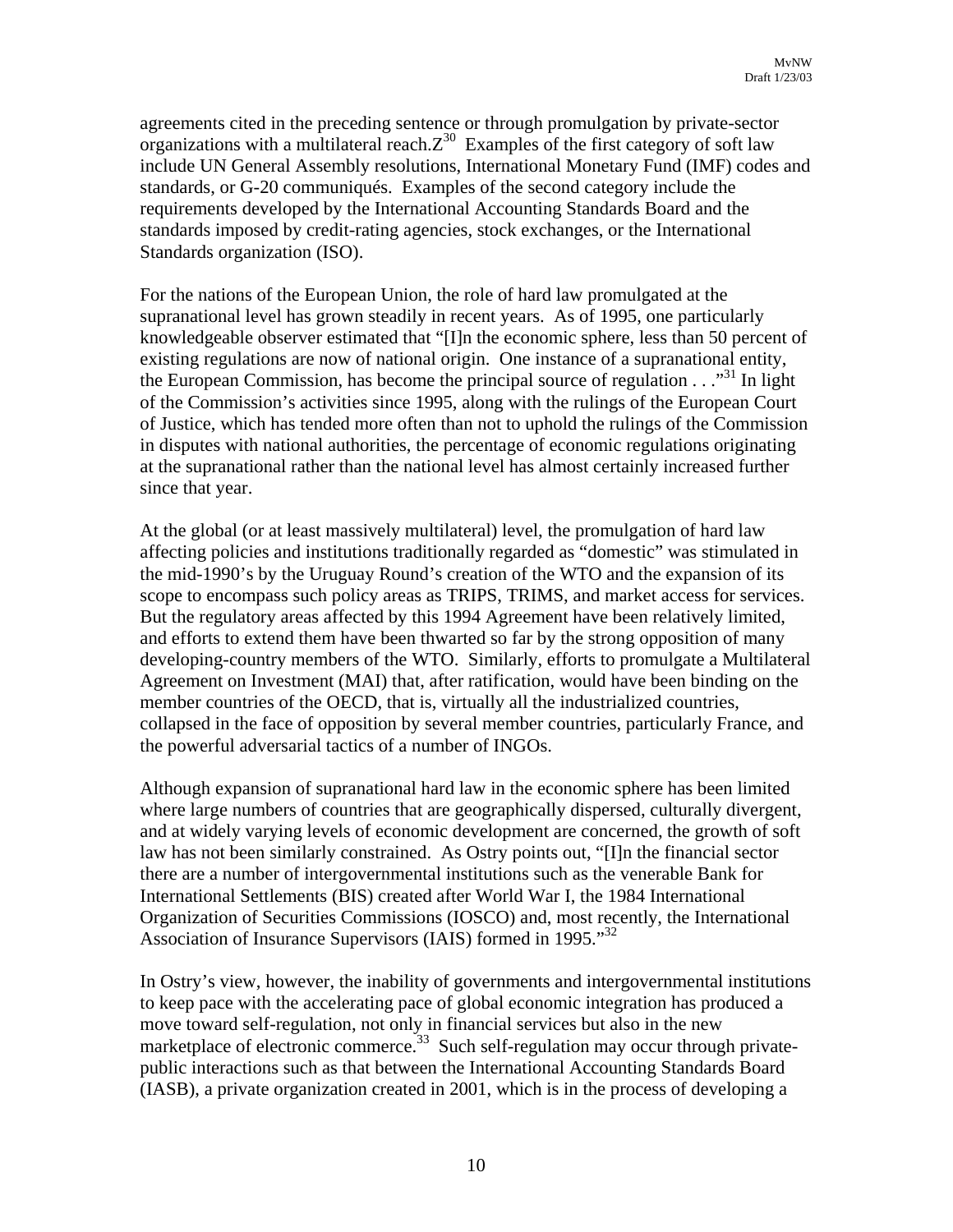hotly-debated set of supranational standards for accounting practices, and the EU Commission, which has mandated the adoption of the IASB standards by all EU firms by 2005. Or it may occur through the pressures stemming from standards promulgated by purely private organizations whose multinational reach has a significant effect on international capital markets, such as credit rating agencies and stock exchanges.

The received wisdom in most discussion of the pressures for system convergence as a result of deepening economic integration is that these pressures are making it increasingly difficult and costly for nations to resist moving toward the American (sometimes also called Anglo-Saxon) style of capitalism. Certainly, this is the view popularized by Thomas Friedman in his description of the policies required by what he has termed the Golden Straightjacket.<sup>34</sup> As summarized by Rodrik, these policies are "tight money, small government, low taxes, flexible labor legislation, deregulation, privatization, and openness all around,"[35 f](#page-17-15)or which the U.S. represents the gold standard. Similarly, Ostry argues that "[A] confluence of unrelated events. . .are accelerating the global reach of investor capitalism and deepening the push for convergence to an 'Anglo Saxon' corporate governance model in which the stockholder is king".<sup>36</sup> Or, as she puts it more colloquially in conversation, "convergence toward the American model, which is fluid, flexible, disposable".

Certainly the increasing globalization of private markets for goods, services, and capital has intensified pressures on countries to increase their competitiveness in international trade and to create a legal and regulatory climate attractive to foreign capital in both direct and portfolio forms. But pressures to adhere to the sorts of policies described in the preceding paragraph have also been generated by such multilateral institutions as the IMF and the World Bank through their insistence that current or would-be borrowers adapt their policies to what has come to be called the "Washington consensus". This set of prescriptions essentially extends the requirements imposed by private capital markets, as described in the preceding paragraph, into the sphere of public borrowing and lending as well.

Just in the last year or so, however, the lessons learned from recent currency crises, together with heavy pressure from INGOs, including embarrassing and sometimes paralyzing street demonstrations, are causing these organizations to begin to question the Washington consensus and rethink their criteria for credit-worthiness. Similarly, while the GATT-WTO has in the past tended to focus on and promote issues and policies favored by American-style capitalism, the agenda for the new round of trade negotiations initiated at Doha late in 2001 reflects a commitment to make this the "development round", that is, to bring to the fore and deal with matters of particular concern to developing nations.

In a variety of non-financial areas, in contrast, it is the rules and standards of the European Union, rather than those of the United States, that are extending their reach in the global economy. The most widely-noted instance of this dominance was Brussels' refusal in 2000 to approve the GE-Honeywell merger. This negative decision resulted in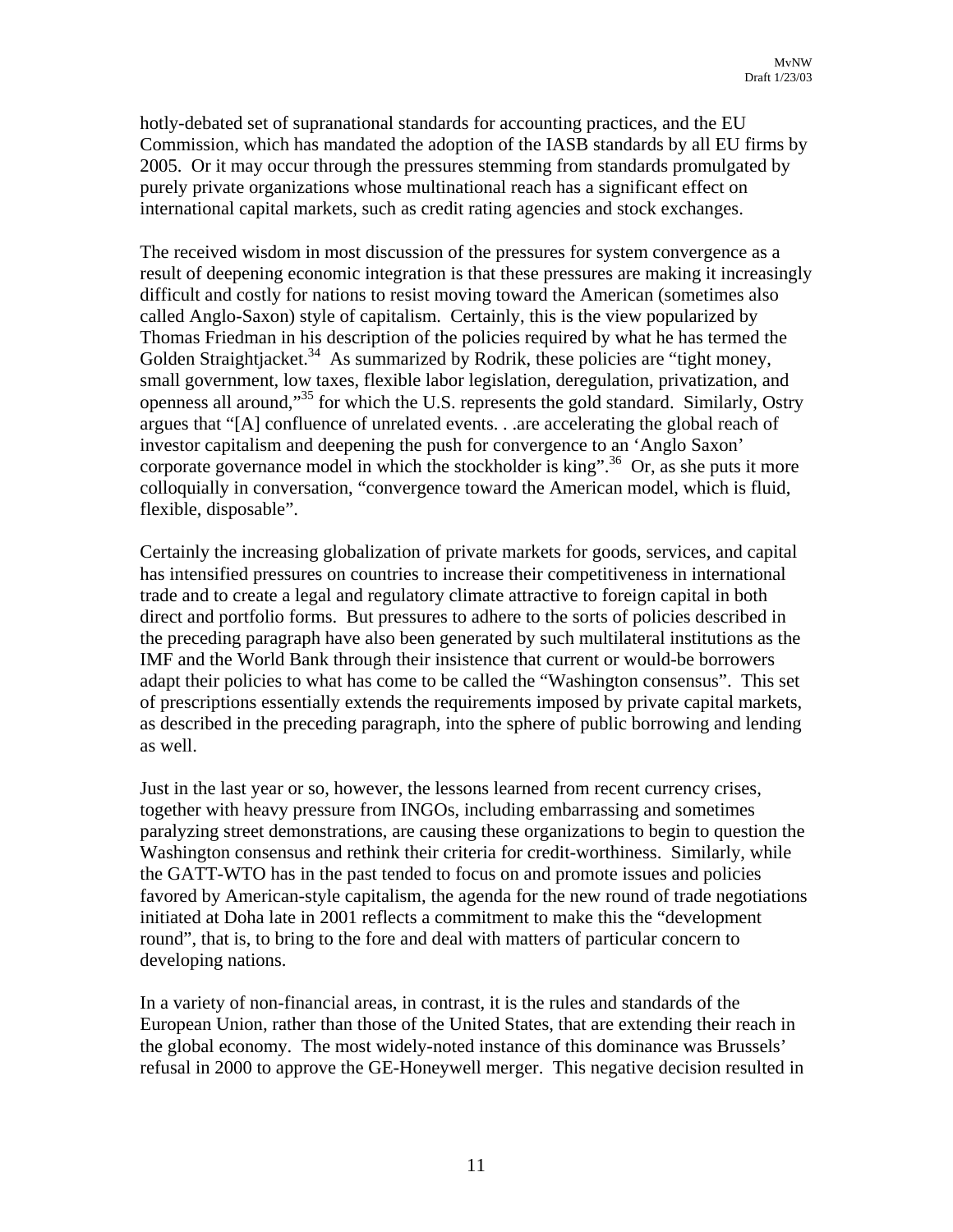the abandonment of the deal, even though both companies are U.S.-based and the American antitrust authorities had already given their approval.

Much more widespread, though less-noticed, has been the impact of EU regulations affecting both the characteristics of goods and services that are internationally traded and the processes by which they are produced. That is because, where protection of consumers or of the environment is involved, EU requirements are generally more stringent than those of the United States or of most other nations. This stringency is grounded in the EU's strong adherence to the precautionary principle which holds that, in cases where there is uncertainty regarding the possibility of harm, rules and standards should err on the side of caution.

The EU has not always prevailed when specific applications of the precautionary principle have been submitted to the WTO's dispute-settlement procedures, whose sanction is necessary for a provision to be incorporated into the formal body of supranational hard law.<sup>37</sup> But its record in creating what is in effect global soft law is more impressive. The EU's 15 nations together constitute the world's second-largest market—the United States remains the largest—and non-EU companies that compete in the global marketplace, or hope to do so, are increasingly designing and manufacturing all their products to conform to EU requirements. That is because customizing products to meet different rules and standards in different countries would vastly increase complexity and expense; uniformity requires the most rigorous regulations and standards to prevail.

Thus it is that Fisher-Price toys, Carrier air conditioners, Toyota (as well as other makers') cars and SUVs, and Procter and Gamble's dishwasher detergents all have been, or soon will be, adapted to meet EU safety, environmental, and recycling rules. And, as regulatory harmonization across the EU proceeds, more and more products, wherever they are made and wherever they are sold, will be de facto subject to the soft law thus created. The same is true of the processes involved in international commerce. Over the past two years, for example, nearly 200 U.S. companies, producing a broad range of goods and services, have signed "voluntary" agreements to abide by EU privacy rules, which affect the transfer and use of online data about individuals and thus have an impact on virtually every firm that has workers, suppliers, or customers within its borders.<sup>38</sup>

Perhaps the greatest impact of such EU soft law is on farmers, primarily but not exclusively American, who make use of biotechnology in genetically modifying their crops. Because of stringent EU restrictions and labeling requirements on genetically altered foods or ingredients, multinational food processors are increasingly refusing to buy them on the grounds that they are likely to cause marketing problems in Europe. In June of 2002, the U.S. threatened to bring legal action in the WTO against the EU for its refusal to approve some genetically modified crops, despite the fact that they have been approved by EU scientists, allegedly because of political sensitivity to European consumers' concerns about their possible health and environmental risks (concerns that have led to such crops being labeled "frankenfoods" by those suspicious of their potential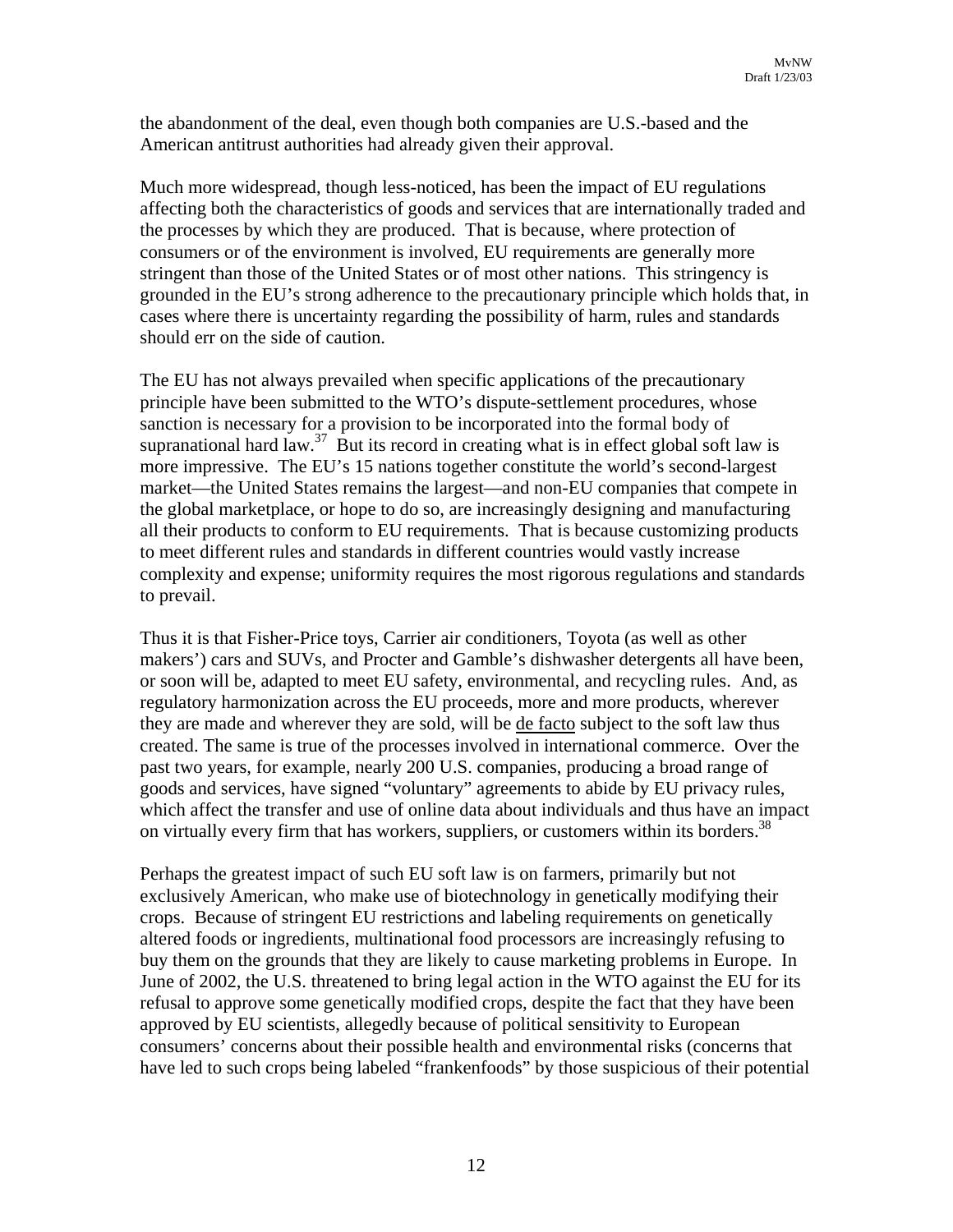effects). This illegal ban, the U.S. argues, is costing it millions of dollars a year in lost exports.<sup>39</sup>

The pressures for system convergence created by both hard and soft supranational law have tended to be toward U.S.-style capitalism in the realm of finance and corporate governance and toward EU-style regulatory stringency as regards product and process regulations. In still other areas, the nature of the ultimate compromise is less clear. As regards the soft law of global accounting standards, for example, a fierce struggle for the hearts and minds of the IASB is currently being waged between the "principles-based" approach that prevails in Europe and the "rules-based" philosophy that underlies American generally accepted accounting principles (GAAP). Just how things will settle out by 2005, when all firms publicly-traded within the EU will be required to conform to IASB rules, is as yet unclear, although the recent rash of accounting-related scandals in the United States has certainly unseated GAAP from its gold-standard throne. And on some issues, such as corporate governance, where there is considerable pressure for and anecdotal evidence of convergence toward American shareholder-focused practices,<sup>40</sup> at least one econometric analysis suggests that convergence has been much greater in form than in substance or practice. $41$ 

Two things seem clear from experience so far, however. One is that the tension between deepening international economic integration and the desire for policy autonomy on the part of nation states will continue into the foreseeable future. Another is that, although top-down hard law and bottom-up soft law will both play a role in the resolution of particular instances of that tension, the latter approach, because of its greater flexibility and more rapid adaptability, is likely to play the starring role.

#### Conflicting Domains: Private versus Public Goods

Once again, Cooper was the first to make a point that now seems obvious: that, for private markets in goods, services, and factors of production, the optimum currency—or macro-policy—area is the world. The welfare justification for nation-states lies in the existence of public or collective goods and of differences in the consumption preferences for such goods among the citizens of different countries.<sup>42</sup> The principle of subsidiarity extends this logic to sub-national governmental units as well.

Among the many public goods regarding which citizens express their preferences through the political process, and with whose provision governments at all levels are concerned, are such myriad determinants of satisfaction, or dissatisfaction, as national defense, income distribution, environmental quality, worker protection, level of physical infrastructure, and countless others. One such public good that has played a significant role in trade disputes is culture. When France imposed a discriminatory tax on foreign films or Canada refused to allow the Borders bookstore chain to open stores there, the rationale given for these barriers to trade and investment was the preservation of the national culture, as exemplified in films by French film-makers and books by Canadian authors, in the face of potential domination by carriers of a foreign (in these cases, American) one. Even such a staunch defender of trade liberalization as Sylvia Ostry has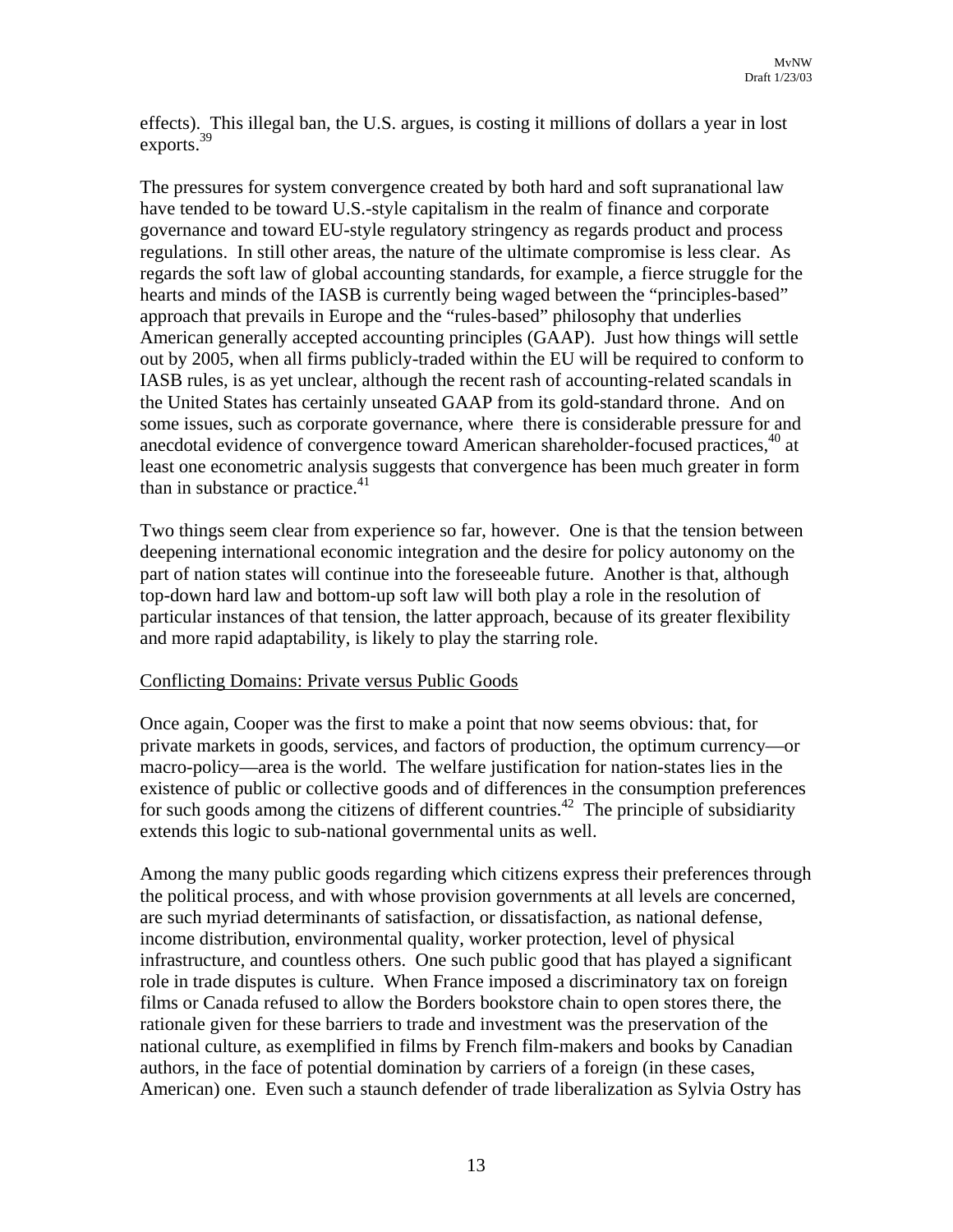been heard to remark more than once, in this context, "only the Americans would fail to distinguish between culture and ball bearings or chickens".

Earlier in this discussion, I suggested that the gross welfare costs (not taking account of the benefits) of forming a common macro-policy area could be could be described in terms of the size of the pre-merger difference between two countries', or regions', optimum inflation rates. This difference was shown graphically to result from differences between the countries' structural trade-offs between unemployment and inflation, represented by Phillips curves, and-or the subjective combinations of the two preferred by their citizens, represented by community indifference maps.<sup>[43](#page-17-37)</sup> [Conceptually, this approach to measuring the costs of economic integration](#page-17-37) in the sphere of public goods can be extending to the arena of micro-economic policies as well, although mapping it would require as many dimensions as there are pairs of public goods that citizens care about and among which they have particular preferences.

All this may be no more than an elaborate way of saying that economic integration between countries with very different needs, tastes, and priorities as represented through the political process are likely to find economic integration particularly difficult. But it does help clarify why the North American Free Trade Agreement (NAFTA), the first free-trade area to encompass countries at widely different levels of economic development, was regarded as a pioneering step into the unknown. And it may also help explain why the accelerating process of deep integration popularly termed globalization, encompassing more and more countries widely divergent in their economic, political and cultural characteristics, has been accompanied by an intensifying backlash.

Because human beings value both private and public goods, the tensions created by the divergent optimum policy domains they imply are certain to persist. But these persistent tensions need not produce, as some have feared, a battle to the death between global economic integration and the nation-state. Rather, one can imagine the two coexisting in a state of symbiosis: not a centralized world government but a networked form of international governance, fostered in part by private organizations and in part by functional parts of nation-states themselves. As described by one legal scholar, "[T]hese parts—courts, regulatory agencies, executives, and even legislatures—are networking with their counterparts abroad, creating a dense web of relations that constitute a new, transgovernmental order."[44](#page-17-38) 

Many of today's most successful corporations exercise control over the resources required to produce private goods and services not simply through ownership but, increasingly, through the ability to coordinate and thus effectively utilize resources owned by others.<sup>45</sup> Similarly, nation-states may in the future find their effective sovereignty expanded rather than shrunk if they can manage a corresponding transformation in the provision of public goods, coordinating not only with other nationstates but also with governmental bodies at both the sub-national and the supra-national levels, as well as with public-private and purely private entities performing regulatory functions, in order to achieve their goals.

 $\overline{a}$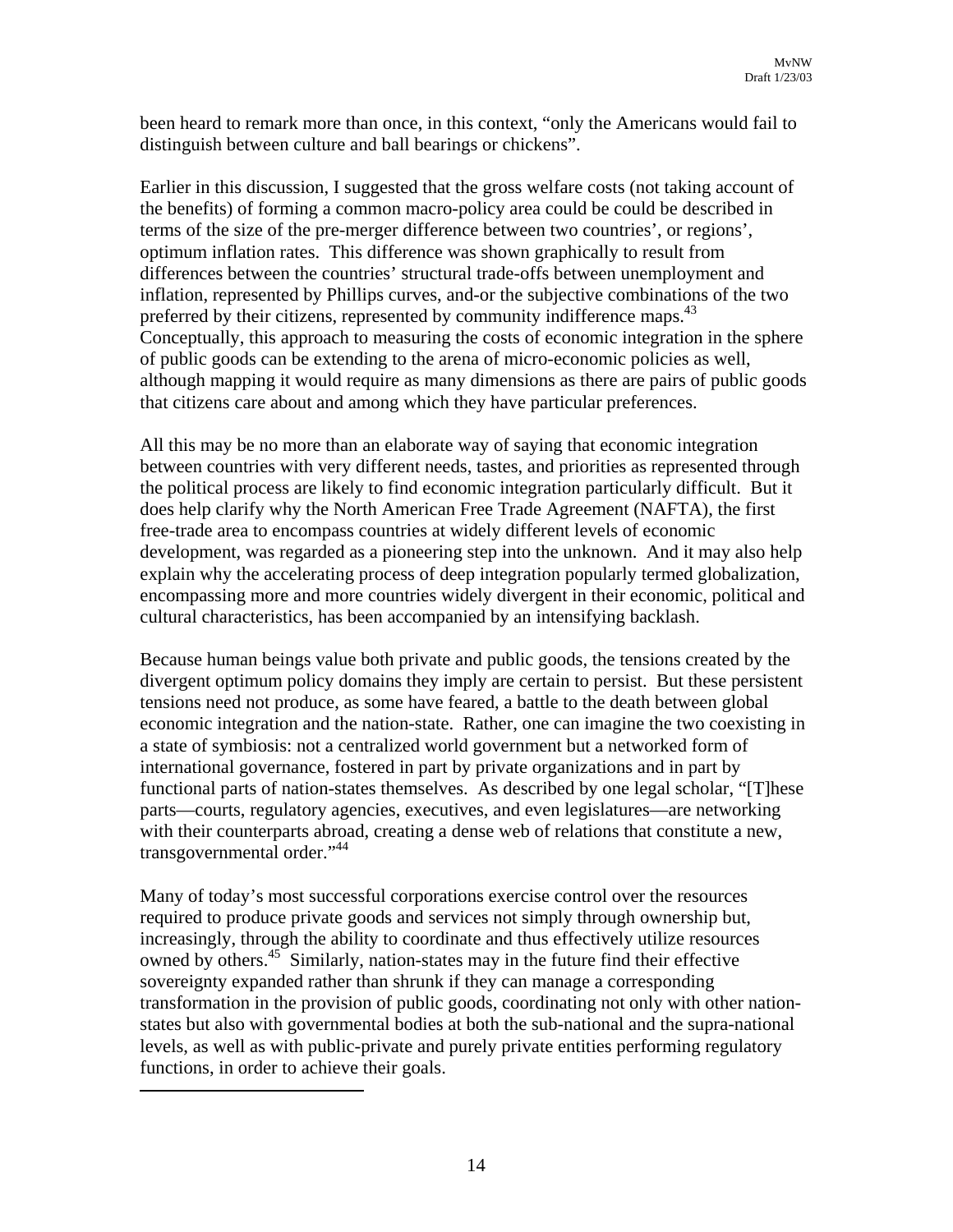# Endnotes

<sup>1</sup> Sylvia Ostry, *The Post-Cold War Trading System: Who's On First?* (Chicago: University of Chicago Press, 1997), p. 233.

 $2$  Sylvia Ostry, "Convergence and Sovereignty: Policy Scope for Compromise?" in Aseem Prakash and Jeffrey A. Hart (eds.), Coping with Globalization (New York: Routledge, 2000), p. 53.

<sup>3</sup> Richard N. Cooper, *The Economics of Interdependence* (New York: McGraw Hill, 1968), p. 5. Italics in original. 4

<sup>4</sup> John H. Jackson, *The World Trading System* (Cambridge, Mass.: MIT Press, 1989), pp. 218-221.

 Daniel W. Drezner, On the Balance Between International Law and Democratic Sovereignty," *Chicago Journal of International Law* 2-2 (Fall 2001), p. 322.

 Dirk Messner and Franz Nuscheler, "World Politics—Structures and Trends" in *Global Trends and Global Governance*, ed. Paul Kennedy, Dirk Messner and Franz Nuscheler (London and Sterling, Va.: Pluto Press, 2002), p. 126.<br><sup>7</sup> Drezner, pp. 321-322.

<sup>8</sup> Actually, the Treaty of Rome itself involved aspects of deep integration, in the form of the Common Agriculutural Policy (CAP) and a Competition Policy. Both of these arrangements involve considerably more supranational government than would be required by a customs union alone.

<sup>9</sup> The ratio of government debt to GDP is expected to stay below a ceiling of 60% for EMU members. Countries whose ratio rises above that ceiling are expected to achieve fiscal balance within a specified

period ranging from about 1 to 3 years.<br><sup>10</sup> The principle of subsidiarity, taken over from Catholic Church, holds that decisions should be made by lowest "appropriate" level of government, the one closest to the citizens

<sup>11</sup> Michael S. Greve, "New Insights from the Old Continent," *AEI Federalist Outlook* #10 (Jan./Feb.2002), p. 3

<sup>12</sup> "The Myth of the Powerless State," *Economist*, 10/7/95, pp. 15-16. At least part of the reason for this continued divergence may be that EU-level regulation of member-state taxation requires unanimity, rather than a qualified majority, in the EU Council of Ministers. Some observers believe, however, that such regulation is imminent. See, for example, Robert T. Kudrle, "Does Globalization Sap the Fiscal Power of the State?" in *Coping with Globalization*, p. 215 and references cited there.<br><sup>13</sup> Francesco Guerrera and Uta Harnischfeger, "Brussels to Probe Subsidy for BMW," *Financial Times*,

4/4/02.<br><sup>14</sup> Paul Meller, "Europe Orders Deutsche Post to Repay Public Money," *New York Times*, 6/20/02.<br><sup>15</sup> "Convergence and Sovereignty...", p. 60.<br><sup>16</sup> Speaking at the Annual Meeting of the World Economic Forum, Pres

commented that "[F]orces from the extreme left, the extreme right, environmentalist groups, trade unions of developed countries and some self-appointed representatives of civil society, are gathering around a common endeavour: to save the people of developing countries from. . .development." World Economic Forum, *New Beginnings: Making a Difference: Report on the Annual Meeting 2000 of the World Economic Forum* (Geneva, Switzerland: World Economic Forum, 2000).<br><sup>17</sup> The carrot may be more effective than the stick. For example, in an unprecedented bilateral agreement

signed in 2002, the Cambodian government undertook to improve respect for modern labor rights in its garment industry, and accept monitoring by the ILO, in return for an 18% bonus in its U.S. annual textile quota. Amy Kazmin, "US Sportswear Giant May be Ready for a Return to Cambodia," *Financial Times*,

6/18/02. 18 Dani Rodrik, "How Far Will International Economic Integration Go?" *Journal of Economic Perspectives* (Winter 2000), p. 180.<br><sup>19</sup> Ibid., p. 185. Italics in original.

<sup>20</sup> This does not imply, that *all* fiscal policy should be conducted at the same level as monetary policy; most countries have several levels of fiscal jurisdiction. For a more extensive discussion of this issue, see: Marina v.N. Whitman, "Place Prosperity and People Prosperity: The Delineation of Optimum Policy Areas," in *Reflections of Interdependence* (Pittsburgh, Pa.: University of Pittsburgh Press, 1979), pp. 65-66.<br><sup>21</sup> Robert A. Mundell, "A Theory of Optimum Currency Areas," *American Economic Review* 51 (Sept. 1961), pp. 657-65.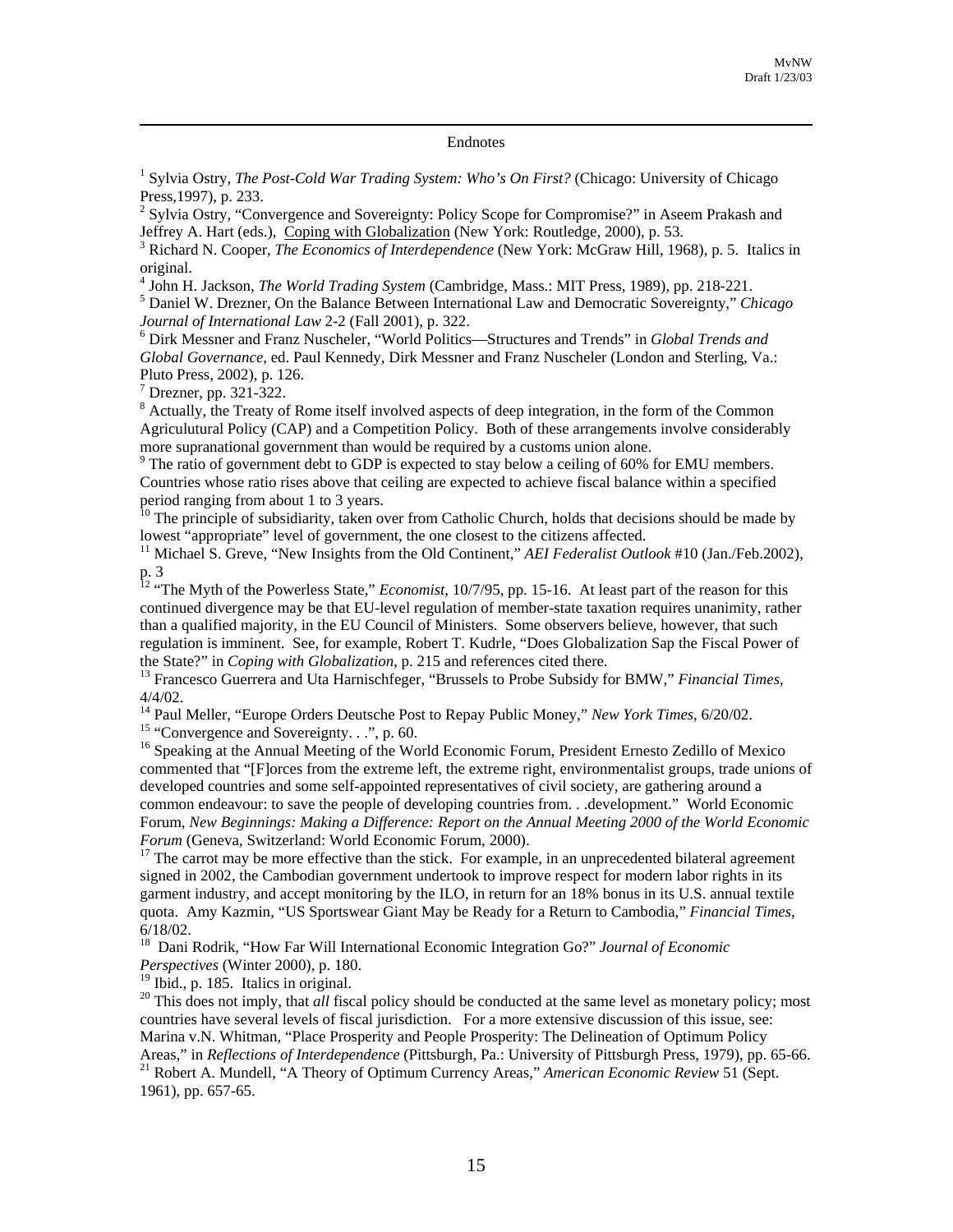22 Peter B. Kenen, "The Theory of Optimum Currency Areas: An Eclectic View," in *Monetary Problems of the International Economy*, ed. R. Mundell and A. Swoboda (Chicago: University of Chicago Press, 1969), p. 44. 23 Ronald I. McKinnon, "Optimum Currency Areas" *American Economic Review* 43 (Sept. 1963), pp. 717-

725 and "Optimum World Monetary Arrangements and the Dual Currency System," *Banca Nazionale del*

<sup>24</sup> For a survey of this literature, see: Marina v.N. Whitman, "The Open Economy Macromodel: Interactions Between Theoretical Developments and Real-World Behavior," in *The Open Economy Macromodel: Past, Present and Future,* ed. Arie Arnon and Warren Young (Amsterdam: Kluwer

Academic Publishers, 2002) and the references cited there.<br><sup>25</sup> The United States springs immediately to mind as a counter-example to the paradox. But two points must be noted. First, the United States is characterized by a uniquely high degree of labor mobility. And, second, the structure of federal taxes and transfer payments automatically generates equilibrating changes in the regional allocation of tax revenues and expenditure outlays when different regions of the country

experience different exogenous shocks.<br><sup>26</sup> The controversy surrounding the long-term stability of the Phillips curve is not critical to this discussion.<br>Even if the Phillips curve is not stationary, desired rates of infla

<sup>27</sup> This figure, and the discussion that accompanies it, is taken from Whitman, "Place Prosperity and People Prosperity.  $\ldots$ ," pp. 75-78.<br><sup>28</sup> Great distances or other natural barriers to accessibility may, of course, prevent full price-equalization

even between regions of a single country (viz. Alaska and Hawaii in the U.S., for example) but, in the absence of such barriers, pressures for price-convergence will be strong.<br><sup>29</sup> Some empirical support for this assertion is offered by: G.C. Archibald, "The Phillips Curve and the

Distribution of Unemployment," *American Economic Review* 59 (May 1969), pp. 124-134. Archibald derives this result for both the United Kingdom and the United States. His analysis uses data from the 1950s and 1960s, however, and, to my knowledge, has not been updated.

 $30$  Drezner (p. 324) divides the two sources of international law into "treaty law" and "customary law", a distinction similar to the one above.<br><sup>31</sup> Jean-Marie Guéhenno, *The End of the Nation-State* (Minneapolis: University of Minnesota Press, 1995),

p. 50.<br><sup>32</sup> Ostry, "Convergence and Sovereignty. . .," p. 58.<br><sup>33</sup> *Ibid.* 34 Thomas Friedman, *The Lexus and the Olive Tree: Understanding Globalization* (New York: Farrar,

Straus and Giroux, 1999).<br><sup>35</sup> Rodrick, "How Far. . .", p. 182.<br><sup>36</sup> Ostry, "Convergence and Sovereignty. . .", p. 62.<br><sup>37</sup> The WTO Appellate Body ruled in January 1998 that the EU ban on beef treated with growth hormones

was not based on adequate scientific evidence and therefore violated international trade rules. When the EU refused to lift the ban, the United States and Canada, which had together brought the complaint to the WTO, imposed trade sanctions against the EU roughly equivalent to their estimated export losses from the ban.<br><sup>38</sup> Brandon Michener, "Increasingly, Rules of Global Economy Are Set in Brussels," *Wall Street Journal* 

4/28/2002.

39 Michael Mann, "US Warns EU on Modified Crops," *Financial Times*, 6/21/02. Since that time, Zambia, confronted by a severe drought and resulting food shortage, has refused to accept American aid in the form of genetically-modified seeds, on the grounds that potential "contamination" might prevent it from exporting such crops to European markets in the future. This action has caused the US to fear that a de facto ban on imports of genetically-modified crops or seeds might spread beyond the EU and has increased the likelihood that the US will bring a case against the EU on this issue.

<sup>40</sup> See, for example, OECD 2000, "Corporate Governance in OECD Member Countries: Recent Developments and Trends," OECD report available at [http://www.oecd.org/daf/corporate-](http://www.oecd.org/daf/corporate-affairs/governance/)

[affairs/governance/](http://www.oecd.org/daf/corporate-affairs/governance/) and World Bank 2001, "Corporate Governance: A Framework for Implementation, "World Bank paper available at http://www.worldbank.org.